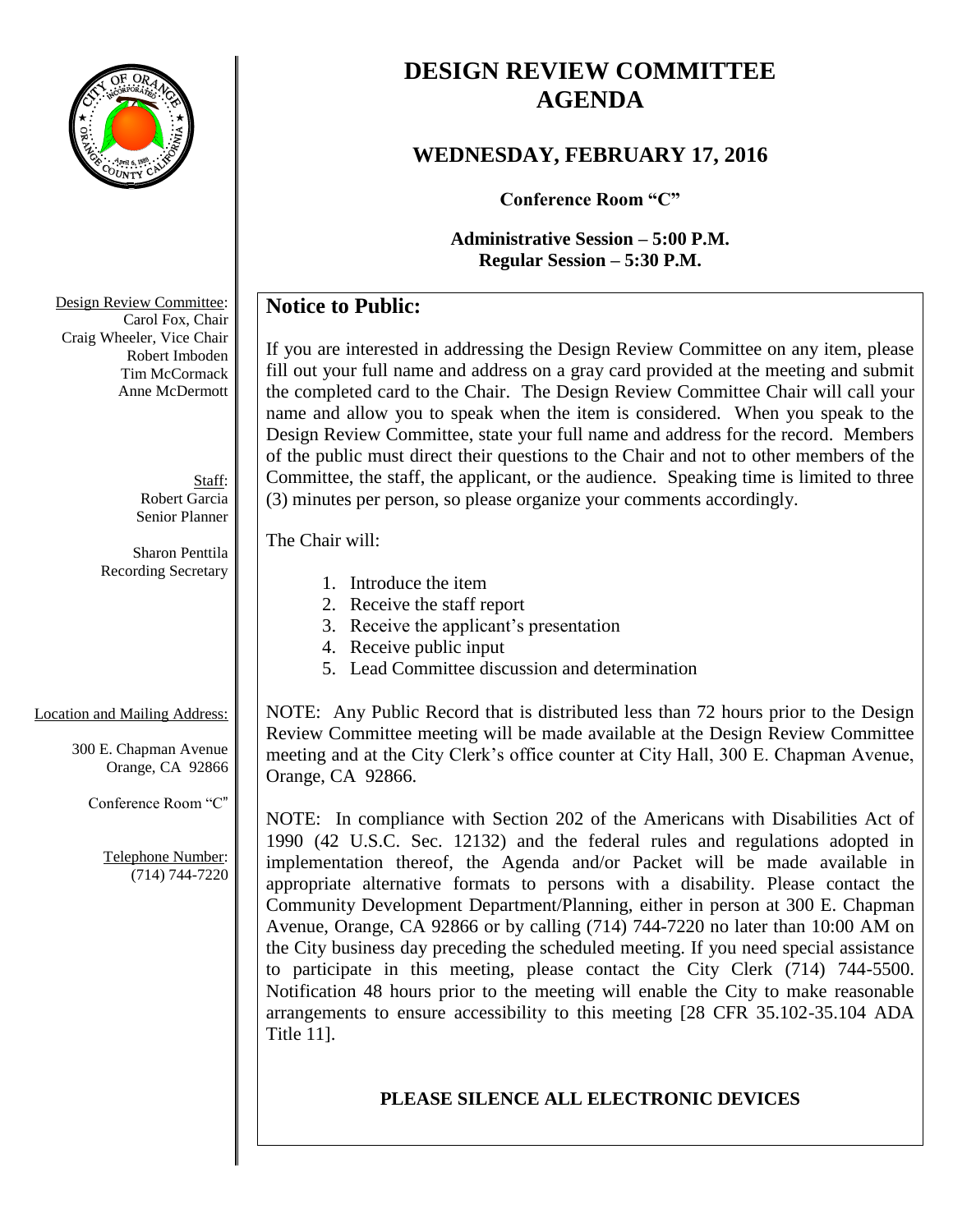The Committee holds an Administrative Session to receive general information from the staff and to conduct an initial review of Minutes of prior meetings. The Session is open to the public; however, no public testimony is taken and no decisions are made. Following the Administrative Session, the Regular Session will begin at 5:30 p.m.

- 1. Review of Agenda
- 2. Policy/Procedural Information
- 3. Review of Minutes: February 3, 2016

### **Regular Session - 5:30 P.M.**

### CALL TO ORDER:

# ROLL CALL:

### PUBLIC PARTICIPATION:

Opportunity for members of the public to address the Design Review Committee on matters not listed on the Agenda.

#### CONSENT ITEMS:

(1) APPROVAL OF MINUTES: February 3, 2016

All matters that are listed above as Consent Items are considered to be routine by the Design Review Committee and will be enacted by one motion. There will be no separate discussion of said items unless members of the Design Review Committee, staff, or the public request specific items to be removed from the Consent Items for separate action.

# AGENDA ITEMS:

Continued Items: None

New Agenda Items:

# (2) DRC No. 4475-10 – [Yaghi Accessory Second Unit](http://www.cityoforange.org/civicax/filebank/blobdload.aspx?BlobID=17392)

- A proposal to relocate a historic single family residence and garage, remove non-contributing additions and construct a new rear addition to the historic building. The building will be relocated forward on the lot by 8 feet to a 58 foot setback for the attached garage and 63 foot setback for the primary residence. The building will contain both the primary residence and an attached 638 square foot accessory second unit.
- 812 E. Washington Avenue, Old Towne Historic District
- Staff Contact: Marissa Moshier, 714-744-7243, mmoshier@cityoforange.org
- DRC Action: Recommendation to Planning Commission